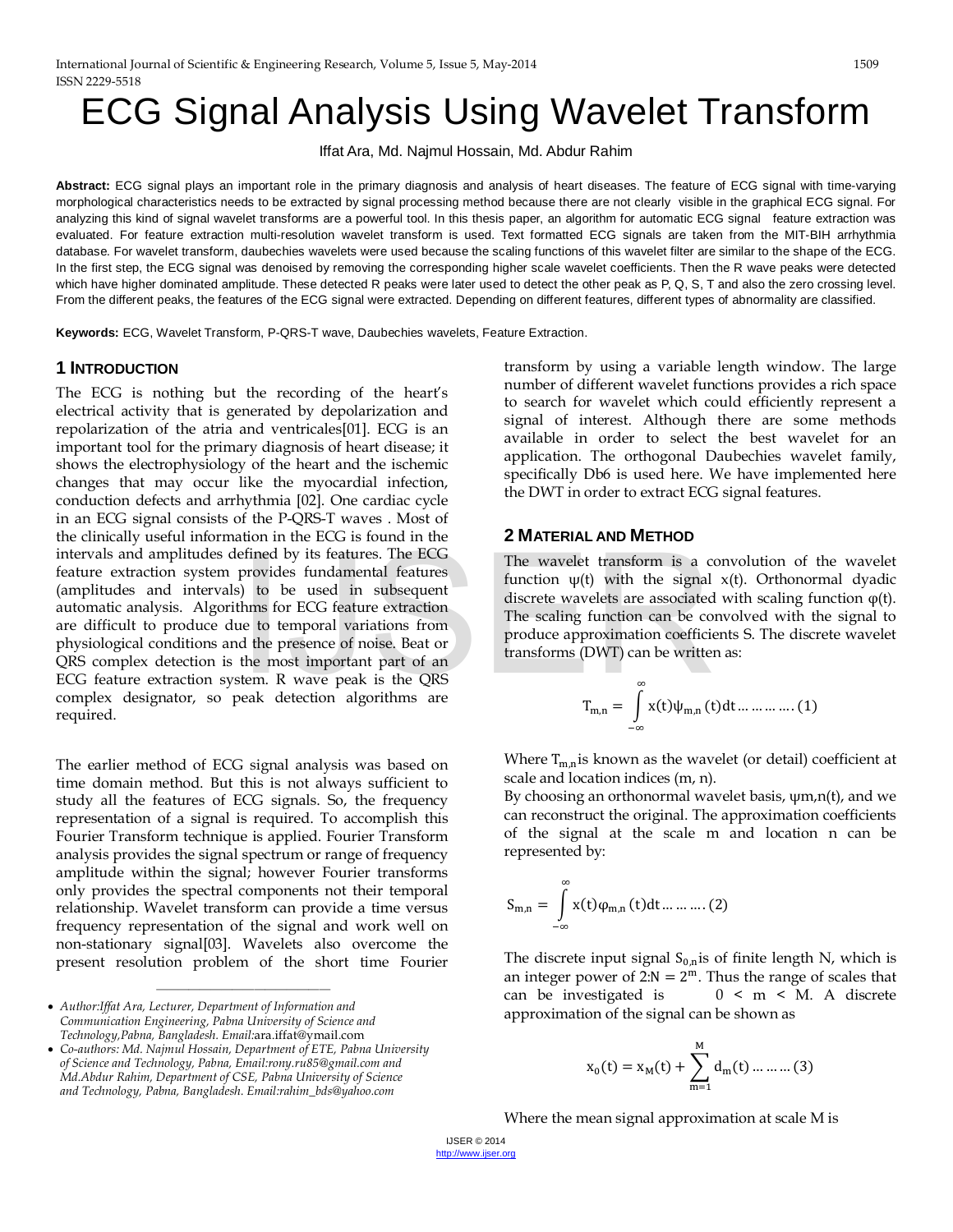International Journal of Scientific & Engineering Research, Volume 5, Issue 5, May-2014 1510 ISSN 2229-5518

 $x_M(t) = S_{M,n} \varphi_{M,n}(t) \dots \dots \dots \dots \dots \dots \dots (4)$ 

The detail signal approximation corresponding to scale index m is defined for a finite length signal as

$$
d_{m}(t) = \sum_{n=0}^{2^{M-m}-1} T_{m,n} \psi_{m,n}(t) \dots \dots \dots (5)
$$

The signal approximation at a specific scale is a combination of the approximation and detail at the lower scale

$$
x_m(t) = x_{m-1}(t) - d_m(t) \dots \dots \dots \dots (6)
$$

If scale  $m = 3$  was chosen, it can be shown that the signal approximation is given by

$$
x_3(t) = x_0(t) - d_1(t) - d_2(t) - d_3(t) \dots \dots \dots (7)
$$

Corresponding to the successive stripping of high frequency information (contained within the  $d_m$  (t)) from the original signal at each step [04]. This is referred to as multi-resolution analysis of a signal using wavelet transform, and is the basic of our procedure.

### **3 FEATURE EXTRACTION ALGORITHMS**

The algorithms[05] presented in this section are applied to the ECG signals which are saved as a text file provided by



Figure -1: Flow diagram of the ECG signal feature extraction procedure**.** 

### **3.2 ECG Feature Detection Procedure**

There are actually four separate algorithms, each of which is designated to extract certain feature of the ECG signal. Physiobank ATM [06]. Selecting a wavelet function which closely matches the signal to be processed is of utmost importance in wavelet application. First the ECG signals were preprocessed and then the preprocessed ECG signals were used for feature extraction. Basic signal features are extracted first utilizing wavelet transforms including P, Q, R, S, T waves and the zero level of the signal. These basic features are used later to evaluate the related features as: P-R, R-R time intervals, heart rate, R-R time interval variation, QRS interval, S-T interval.

### **3.1 ECG Preprocessing**

When an Electrocardiogram is recorded many kinds of noises are also be recorded due to very low and high frequencies [07] , which causes an ECG to have baseline drift and noise in the signal and is very difficult to clinically diagnose. For proper diagnosis of ECG it is necessary to remove noise from the signal. A process of removing the baseline drift of a signal [08, 07] is called as de-trending and a process of removing the noise [07] of a signal is called as de-noising. Both of these processes come under the preprocessing of an ECG signal. Once the signal is preprocessed then it can be used for further processing.

Figure:1 shows the flow diagram of ECG signal features extraction procedure.

First the high dominated amplitude R-peak is detected. Then Q and S wave are detected. The zero voltage level of the signal is found next. P and T waves are the last things to be found.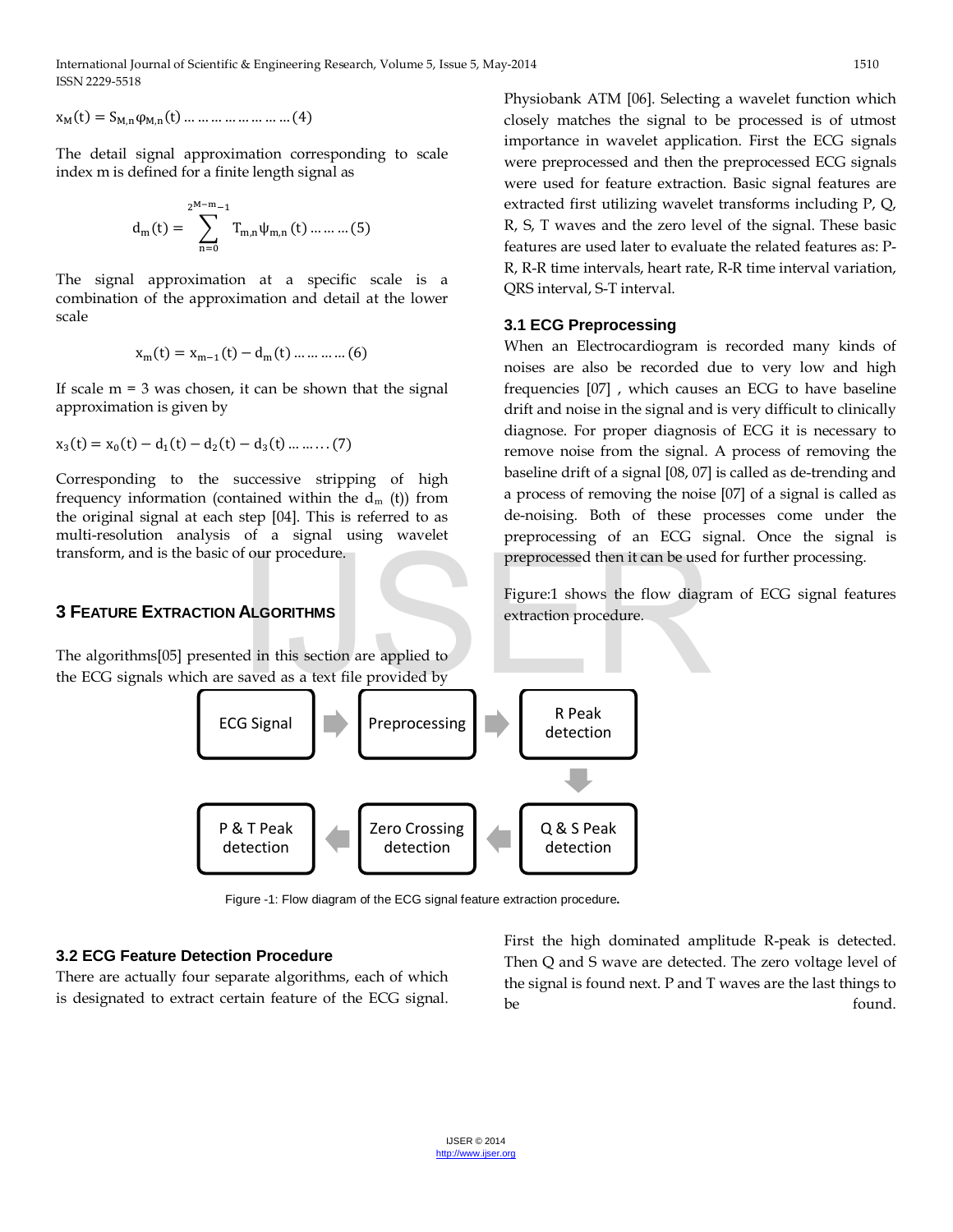

Figure-2: Detection procedure of the R wave detection, Q and S wave detection, zero level detection, P and T wave detection.

### **(A) R PEAK DETECTION**

The procedure of the R peak detection is shown in figure-2. Peaks of the R waves have the largest amplitude. In order to detect the peaks, First-Discrete Wavelet transform (F-DWT) of the signal is performed. Specific details of the signal are selected. Details 23-25 were kept and all the details were removed. This procedure removed low frequencies and high frequencies. Then apply Reverse-Discrete Wavelet Transform(R-DWT) on the signal. The attained signal samples were then squared. High amplitude transitions of the signal were then more noticeable. Then a practically lower limit is applied on the signal to remove unrelated noisy peaks. If two detected R-peak are located less than 0.25 second then remove the R-peak. If the two detected R-peak are located greater than 0.25 second, register the R-peak. Because no subsequent beats happen less than 0.25 second, pseudo-beats are also removed. Detection of R peaks is very important because they define the cardiac beats and the exactness of all forthcoming detections is dependent on this.

### **(B) Q & S PEAK DETECTION**

In order to make the peaks noticeable, First-Discrete Wavelet transform (F-DWT) of the signal is performed. All the details of the signal were removed up to detail 25, and then Reverse-Discrete Wavelet Transform is applied. The approximation signal remained, was searched for minimum of the signal within 0.1 second about the R peak which is formally detected. The left minimum point from the R peak denoted the Q peak and the right minimum point denote the S peak.

### **(C) ZERO CROSSING DETECTION**

At the end of the QRS complex, no current is flowing around the heart. Even the current of injury disappears at this point and the potential of the electrocardiogram at this instant is zero. This point is known as the J point. Keeping details between 21-25 for zero level detection. Zero crossing of the signals is detected before the Q peak where the signal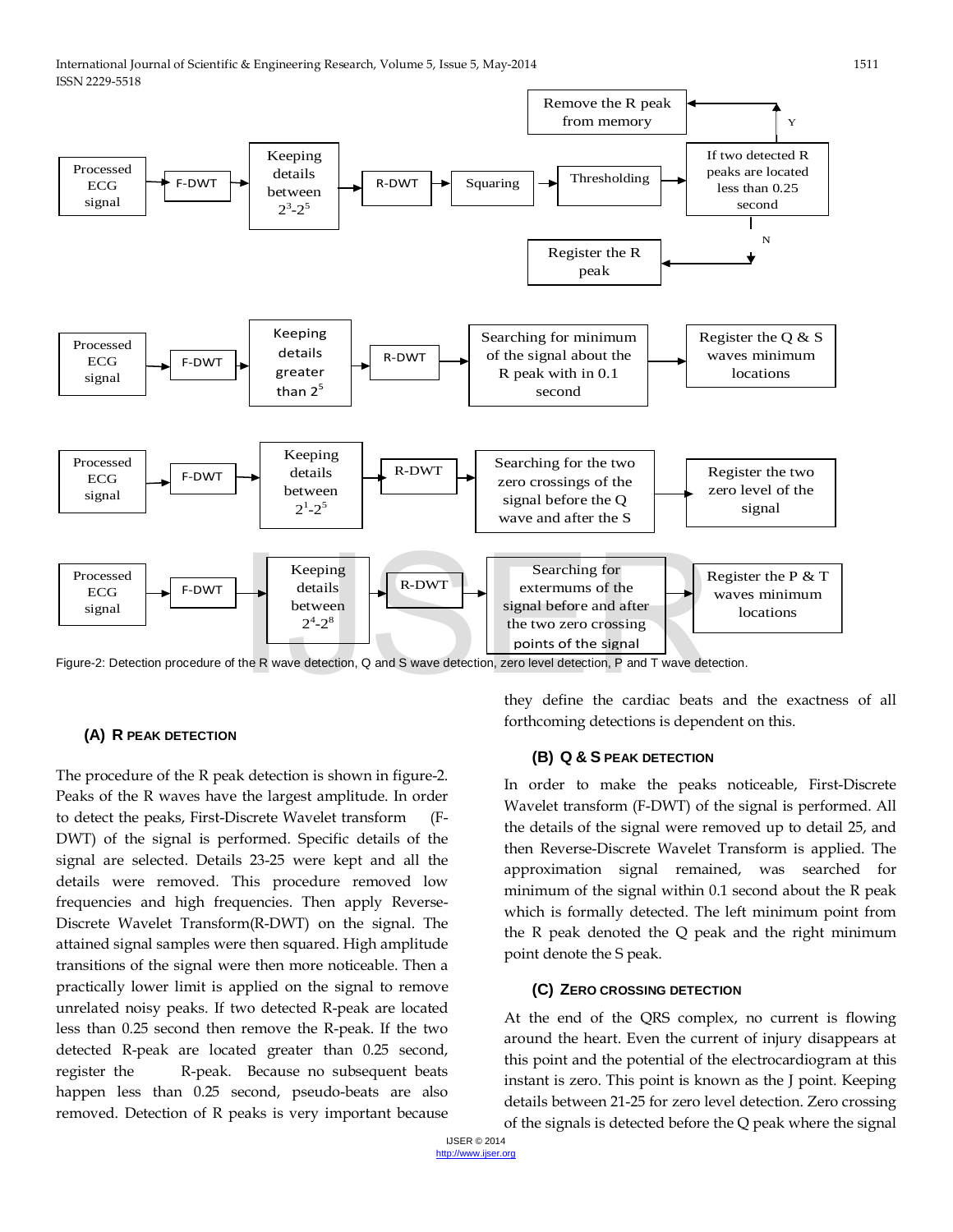International Journal of Scientific & Engineering Research, Volume 5, Issue 5, May-2014 1512 ISSN 2229-5518

goes from negative to positive. There is also another zero crossing after the S wave peak

### **(D) P & T PEAK DETECTION**

To detect the P & T peak of the ECG performed the First-Discrete Wavelet Transform (F-DWT) of the signal. These waves are more noticeable when keeping details 24-28. At these levels, lower frequencies and high frequencies ripples of the signal are removed. Then apply Reverse-Discrete Wavelet Transform(R-DWT) on the remaining signal. Search the maximum of the signal before the Q-peak and after the S-peak. The maximums of the signal before and after the zero crossings about each R peak which are formerly detected denote P and T peaks. The maximum of the signal before the zero crossing is the P wave and the maximum of the signal after the zero crossing is the T wave peak.

### **4 RESULTS AND DISCUSSION**

This section of this paper presents and discusses all the results of analysis using various computer programs written in MATLAB 7.5. In this present study we observe the different arrhythmias ECG signal and detect their R peak. First, from the MIT-BIH database signal of duration 10 second, baseline drift are removed and then denoising the signal. The basic features of the ECG signal are also extracted by the proposed algorithm. We also compare the feature of the normal and abnormal ECG signal for arrhythmia detection.

### **Detected Features of the Record No. 101 MIT-BIH Arrhythmia Signal**

In Figure 3 shows the detected R-peak and their amplitude after removing the pseudo peak based on thresholding. The numbers of detected R-peak are 11 in ten second duration. In Figure 4 shows the denoised ECG signal and all the detect peak as P, Q, R, S, and T.

- Heart rate: 73.83 bit per minute.
- R-R interval: The R-R intervals in terms of second of the record 101 are varying from minimum 0.86 second to maximum 0.95 second at ten second duration. The normal range of R-R interval is 0.6 to 1 second. So, the R-R interval is on the normal level. The amplitudes of R peak are minimum 0.88 mV to maximum 1.42 mV.
- P-P interval: The P-P intervals in terms of second are varying from 0.866 second to 0.941 second. The normal range is 0.6 to 1 second. The P-P intervals are lies

within the normal range. The amplitude of P peak is minimum 0.056 mV and maximum 0.14 mV.

- P-R interval: The P-R intervals in terms of second are varying from minimum 0.125 second to maximum 0.1472 second. The normal range of P-R interval is 0.12- 0.2 second. So the P-R interval is within normal range.
- QRS duration: The QRS duration in terms of second is minimum 0.08 and maximum 0.122. The normal range of The QRS duration is 0.06 to 0.1 second. The QRS duration is lies within the normal range. The amplitude of Q peaks vary from  $-0.21$  mV to maximum  $-0.13$ mV.
- S-T interval: The S-T intervals in terms of second are varying from 0.1917 to 0.2556. The normal range of S-T interval is 0.05 to 0.15 second. The amplitude of S peak is minimum -0.27 mV and maximum -0.14 mV. The amplitude of T peaks is minimum 0.157 mV and maximum 0.21 mV.

If the S-T interval is greater than 0.1 second the arrhythmia is known as Myocardial injury. Also the R-R intervals are not constant.



Figure 3: Position of detected R peaks of the record 101 of MLII.



Figure 4: Detected Peaks of the record 101, MLII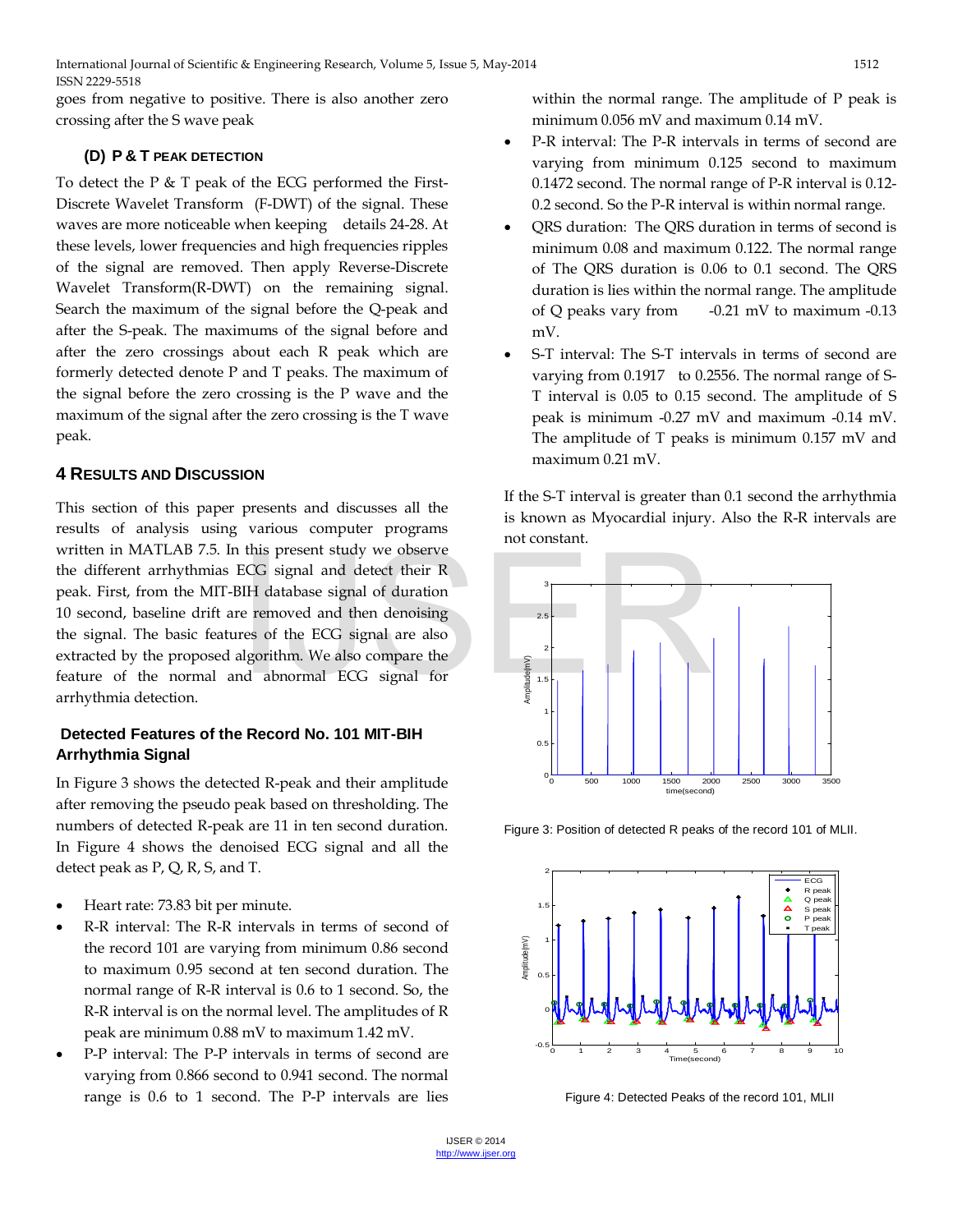The features of the different signal which found by these studies are summarizing in Table 1 for few number of signal. Abnormalities of these signals are marked by yellow color.

| Features      | Normal        | Record        | Record        | Record        | Record                | Record         | Record         | Record           |
|---------------|---------------|---------------|---------------|---------------|-----------------------|----------------|----------------|------------------|
|               | range         | 101           | 103           | 119           | 121                   | 124            | <b>200</b>     | 203              |
|               |               |               |               |               |                       |                |                |                  |
| Heart rate    | $60-100$      | 73.83         | 77.09         | 72.28         | 67.16                 | 56.39          | 97.09          | <b>121.9</b>     |
| (bit per      |               |               |               |               |                       |                |                |                  |
| minute)       |               |               |               |               |                       |                |                |                  |
| $R-R$         | $0.6 - 1$     | 0.86-0.95     | $0.83 - 0.94$ | $0.52 - 1.32$ | $0.94 - 1.0$          | $1.17 - 1.26$  | $0.59 - 0.70$  | $0.36 - 0.73$    |
| interval(sec) |               |               |               |               |                       |                |                |                  |
| P peak        | Present.      | Normal        | Normal        | Some are      | P peak                | Absent         | Absent         | Present,         |
|               | upright       |               |               | absent        | Amplitude<br>Very low |                |                | amplitude<br>low |
| $P-P$         | $0.6-1$       | 0.86-0.94     | $0.83 - 0.93$ | $0.44 - 1.43$ | $0.98 - 1.18$         | $\overline{a}$ | $\blacksquare$ | $0.23 - 0.80$    |
| interval(sec) |               |               |               |               |                       |                |                |                  |
| $P-R$         | $0.12 - 0.2$  | $0.12 - 0.14$ | $0.15 - 0.17$ | $0.13 - 0.23$ | $0.15 - 0.42$         |                |                | $0.09 - 0.27$    |
| interval(sec) |               |               |               |               |                       |                |                |                  |
| <b>QRS</b>    | $0.06 - 0.1$  | $0.08 - 0.12$ | $0.04 - 0.1$  | $0.05 - 0.19$ | $0.1 - 0.16$          | $0.075 -$      | $0.014 - 0.13$ | $0.008 - 0.20$   |
| interval(sec) |               |               |               |               |                       | 0.12           |                |                  |
| $S-T$         | $0.05 - 0.15$ | $0.19 - 0.25$ | $0.17 - 0.26$ | $0.02 - 0.41$ | $0.19 - 0.13$         | $0.31 - 0.35$  | $0.2 - 0.26$   | $0.12 - 0.27$    |
| interval(sec) |               |               |               |               |                       |                |                |                  |
|               |               |               |               |               |                       |                |                |                  |
| Arrhythmia    | None          | Myocardial    | Myocardial    | PVC,          | Myocardial            | <b>PVC</b>     | PVC.           | <b>PVC</b>       |
|               |               | <u>injury</u> | <b>Injury</b> | Myo. Inj      | <u>Injury</u>         |                | V T            | $\mathbf{VT}$    |
|               |               |               |               |               |                       |                |                |                  |

# **5 CONCLUSIONS**

With this algorithm, abnormalities of the ECG are obtained from the extracted feature. By decomposing of the signal it has been seen that most of the details of the signal are contained at lower scale which need less decomposition, so

faster application of the wavelet. The decomposition levels depend on the length of the signal. The database signal should be de-noised for detecting features properly. First R peaks were detected because this R peaks has high dominated amplitude and this peak detection is easy than other peaks. . Choosing certain details 21-25 of the signal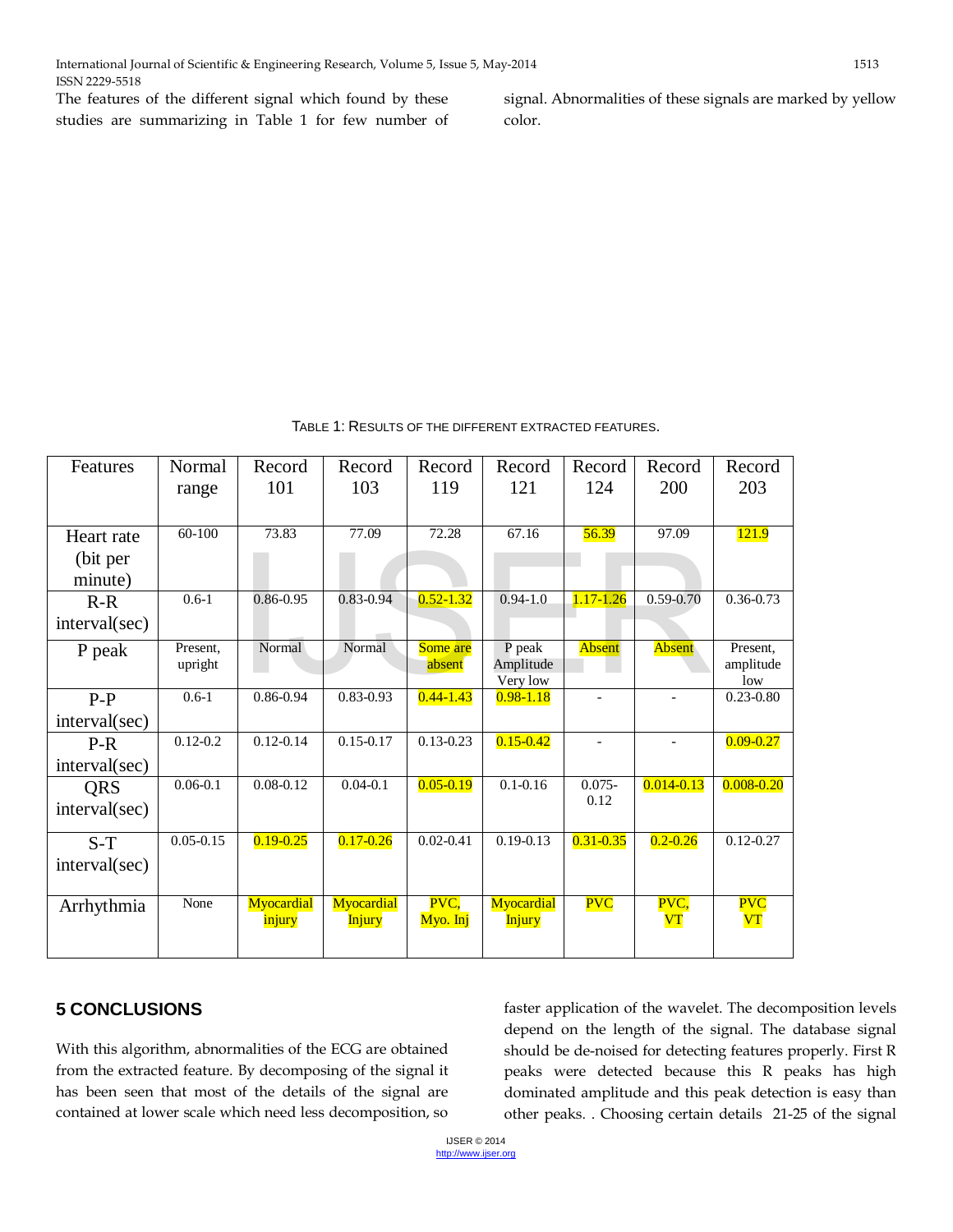made Q and S peak easy to find. Again using certain details 24-28 made P and T peak more noticeable. The features of ECG are related to P, Q, R, S, and T peak. The features of ECG as R-R interval, P-P interval, P-R interval, Heart rate, QRS interval, S-T interval and amplitude of the different peak are extracted by these present algorithms. By correlating the extracted features with normal range of these features decision was taken that patient have any type of abnormality or none. In this present study it was seen that different patient have different types of arrhythmia as PVC, VT, ST, SB, Myocardial Injury etc. In PVC arrhythmia P peaks are absent or invisible and QRS intervals are greater than 0.1 second. The causes for PVC are gastric overload, stress, caffeine, heart disease etc. In sinus tachycardia (ST), heart rate is greater than 100 bit per minute. The causes for sinus tachycardia are exercise, fever, anxiety etc. It may be possible to increase the precision of the algorithm by utilizing different wavelet and increasing the number of feature.

## **6 SUGGESTIONS FOR FUTURE WORK**

An interesting topic for future research is to use expert system for automatic ECG arrhythmia classification. The present work use only one wavelet function for wavelet transform. In future another wavelet function will also apply and in contrast this algorithm will also apply on a different database signal of Physiobank. In the future work in continuous transform domain has been proposed. Multiscale analysis approach in continuous wavelet transform could significantly result in highlighting of several important characteristics. The analysis of the signal by pattern recognition based approach could be the logical extension of this work. The detection of different patterns in the signal and then the combination of that with our VISUALITION, IMAGING, AND IMA<br>
atture research is to use expert<br>
arrhythmia classification. The<br>
e wavelet function for wavelet<br>
ner wavelet function will also<br>
algorithm will also apply on a<br>
Physiobank. In the future wor

current studies could lead to significant identification or classification of pathologies.

### **REFERENCES**

**[**01]. L. Cromwell, F.J. Weibell, and E.A. Pfeiffer: Biomedical Instrumentation and Measurements, Prentice Hall of India, New Delhi 2005.

[02]. Abdel-Rahman, Al-Qawasmi and KhaledDaqrouq: ECG signal enhancement Using Wavelet Transform, Published by WSEAS TRANSACTION on BIOLOGY and BIOMEDICINE; issue: 2; Volume: 7; pp: 62-72; April 2010.

[03]. C. Saritha, V. Sukana, and Y. Narasimha Murthy: ECG Signal Analysis Using Wavelet Transforms, Proceedings Bulg.J.Phys.35; pp: 68-77; 2008.

[04]. Paul S Addison, The illustrated wavelet transform handbook, (IOP Pub., 2002).

[05]. S. Z. Mahmoodabadi (MSc), A. Ahmadian(PhD), M. D. Abolhasani(PhD): ECG Feature Extraction Using Daubechies Wavelets, Proceedings of the Fifth IASTED International Conference VISUALITION, IMAGING,AND IMAGE PROCESSING, September 7- 9,Benidorm,Spain,pp.343-348,2005.

[06].http://en.Wikipedia.org/phisiobank/database/mitdb.

[07]. Vanisree K and JyothiSingraraju: Automatic detection of ECG R-R interval using discrete wavelet transform , International Journal on Computer Science and Engineering (IJCSE);Vol:3;No:4;pp:1599- 1605;April 4,2011.

[08]. K. Daqrouq: ECG baseline wandering reduction using wavelet transform, Asian journal of information Technology; Vol: 4(11); pp=989-995; 2005.

[09]. RudraPratap: Getting started with MATLAB 7, A quick introduction for Scientist and Engineers.